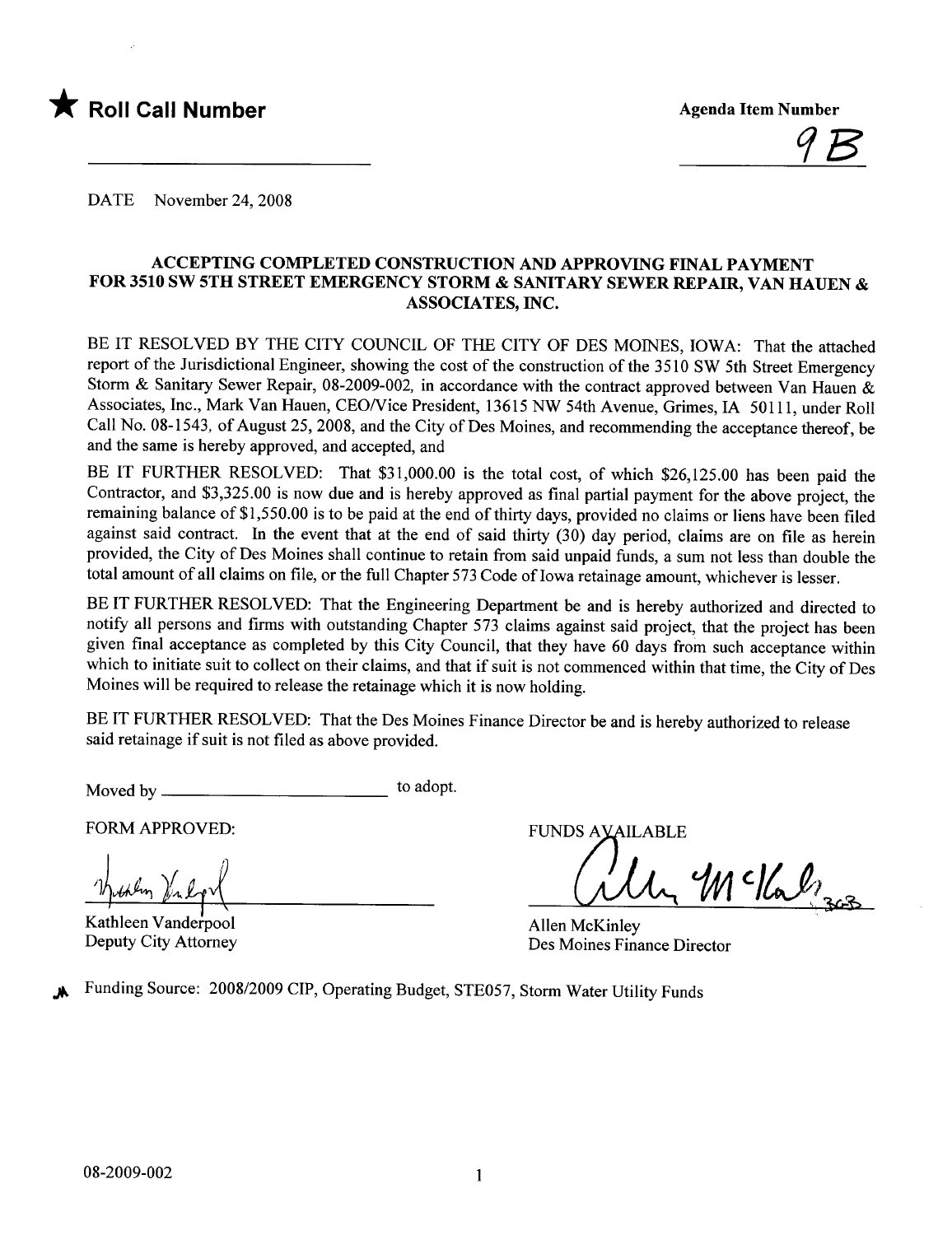## Roll Call Number

\* ........ ................ ........ ......................

Agenda Item Nymbej

 $\mathcal{L}_{\mathcal{A}}$ 

Date .......November 24, 2008...

| <b>COUNCIL ACTION</b> | <b>YEAS</b> | <b>NAYS</b> | <b>PASS</b> | <b>ABSENT</b>   | <b>CERTIFICATE</b>                                                                                 |  |  |  |
|-----------------------|-------------|-------------|-------------|-----------------|----------------------------------------------------------------------------------------------------|--|--|--|
| <b>COWNIE</b>         |             |             |             |                 |                                                                                                    |  |  |  |
| <b>COLEMAN</b>        |             |             |             |                 | I, DIANE RAUH, City Clerk of said City hereby                                                      |  |  |  |
| <b>HENSLEY</b>        |             |             |             |                 | certify that at a meeting of the City Council of                                                   |  |  |  |
| <b>KIERNAN</b>        |             |             |             |                 | said City of Des Moines, held on the above date,<br>among other proceedings the above was adopted. |  |  |  |
| <b>MAHAFFEY</b>       |             |             |             |                 |                                                                                                    |  |  |  |
| <b>MEYER</b>          |             |             |             |                 | IN WITNESS WHEREOF, I have hereunto set my                                                         |  |  |  |
| <b>VLASSIS</b>        |             |             |             |                 | hand and affixed my seal the day and year first<br>above written.                                  |  |  |  |
| <b>TOTAL</b>          |             |             |             |                 |                                                                                                    |  |  |  |
| <b>MOTION CARRIED</b> |             |             |             | <b>APPROVED</b> |                                                                                                    |  |  |  |
|                       |             |             |             |                 |                                                                                                    |  |  |  |
|                       |             |             |             |                 |                                                                                                    |  |  |  |
|                       |             |             |             | Mavor           | <b>City Clerk</b>                                                                                  |  |  |  |
|                       |             |             |             |                 |                                                                                                    |  |  |  |

 $\sim$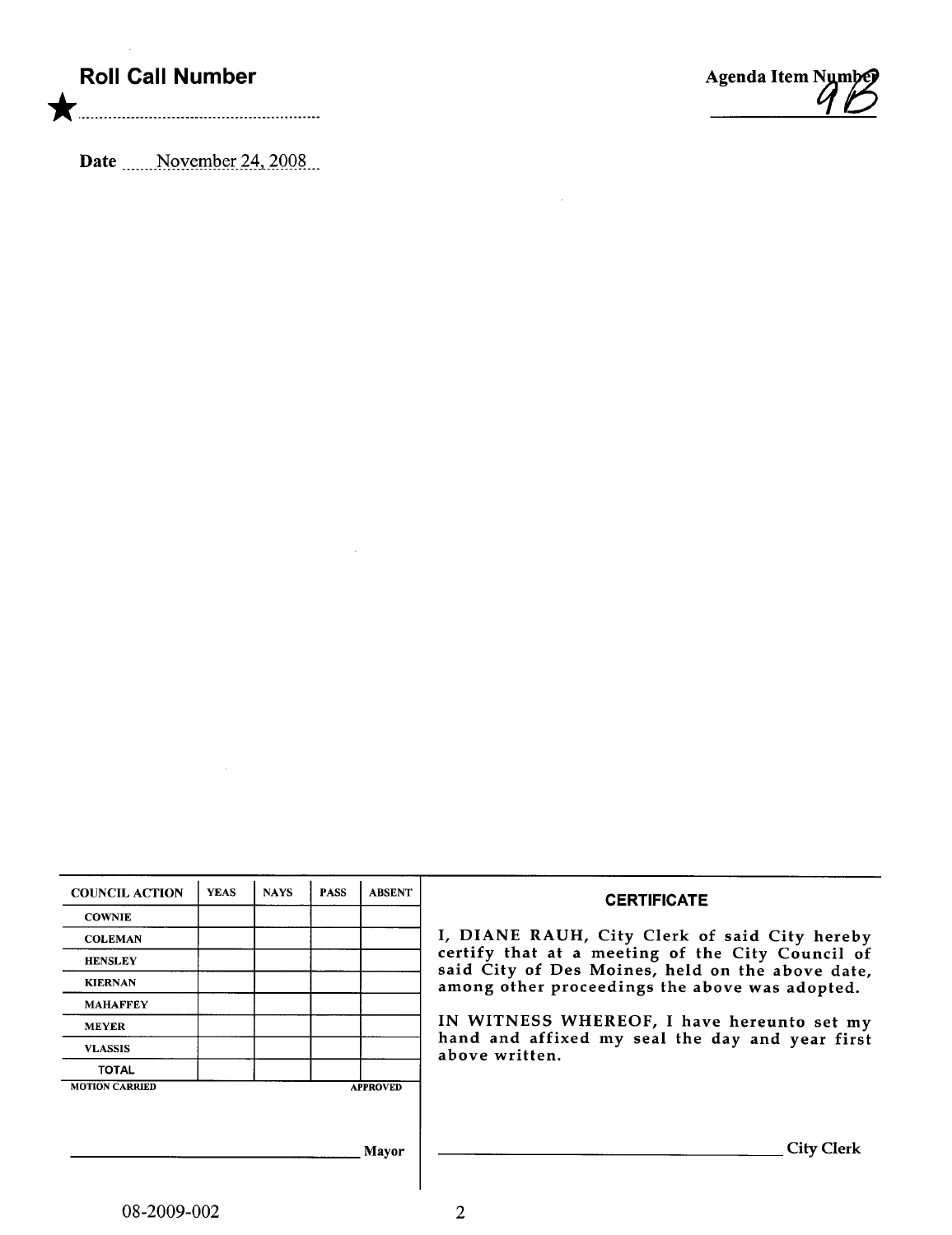9B

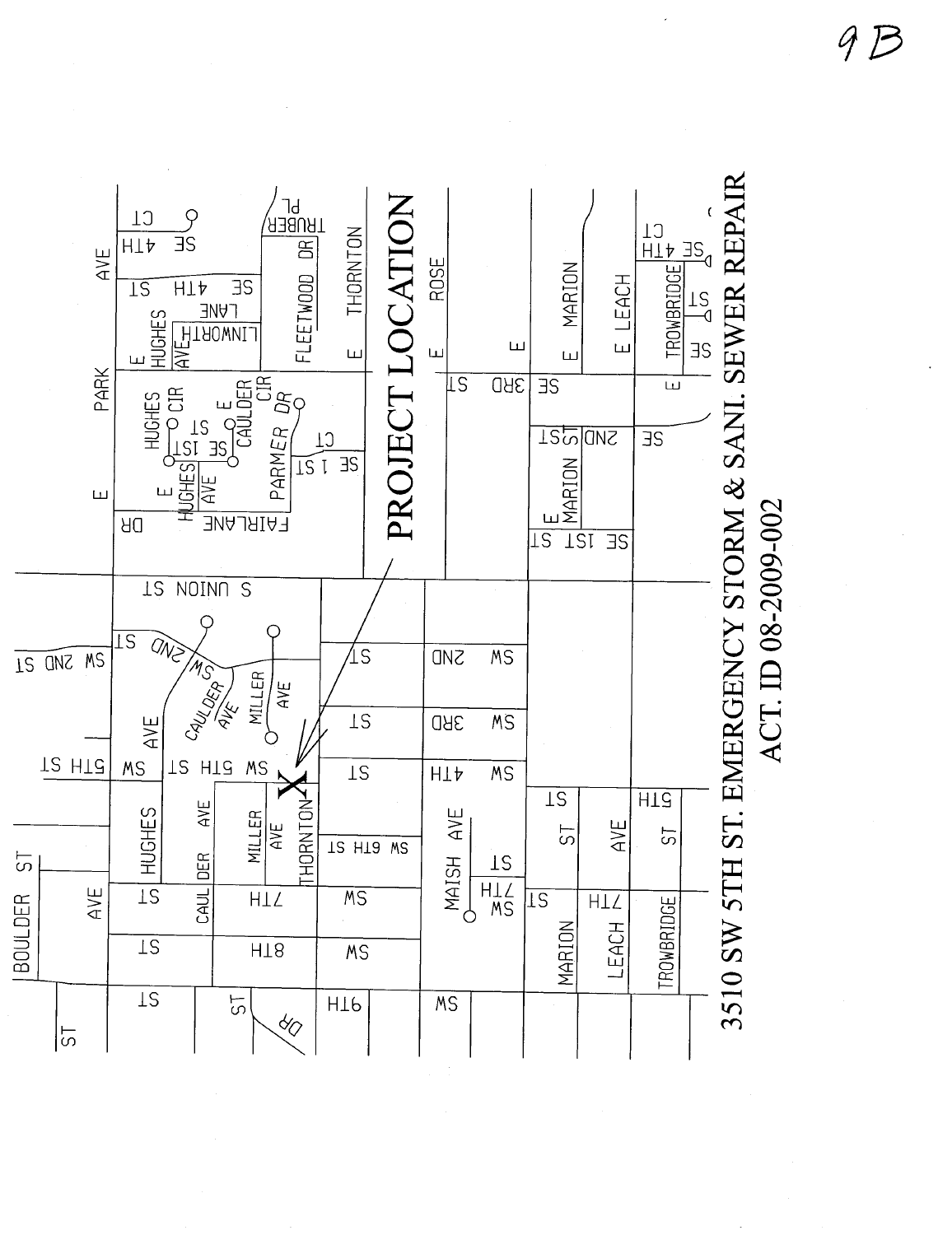# PROJECT SUMMARY

### 3510 SW 5th Emergency St. & Sani. Rep. **Activity ID 08-2009-002**

On August 25,2008, Under Roll Call No. 08-1543, the City Council awarded the contract for the above improvements to Van Hauen & Assoc., Inc., in the amount of \$27,500.00, to repair the sewers at 3510 SW 5th Street.

Tabulated below is a history of project change orders.

| <b>Change</b><br>Order No. | <b>Description</b>                                   | <b>Initiated</b><br>By | Amount      |
|----------------------------|------------------------------------------------------|------------------------|-------------|
|                            | 10/17/2008<br>Add one M-A intake.                    | Engineering            | \$3,500.00  |
|                            | <b>Original Contract Amount</b>                      |                        | \$27,500.00 |
|                            | <b>Total Change Orders</b>                           |                        | \$3,500.00  |
|                            | <b>Percent of Change Orders to Original Contract</b> |                        | 12.73%      |
|                            | <b>Final Contract Amount</b>                         |                        | \$31,000.00 |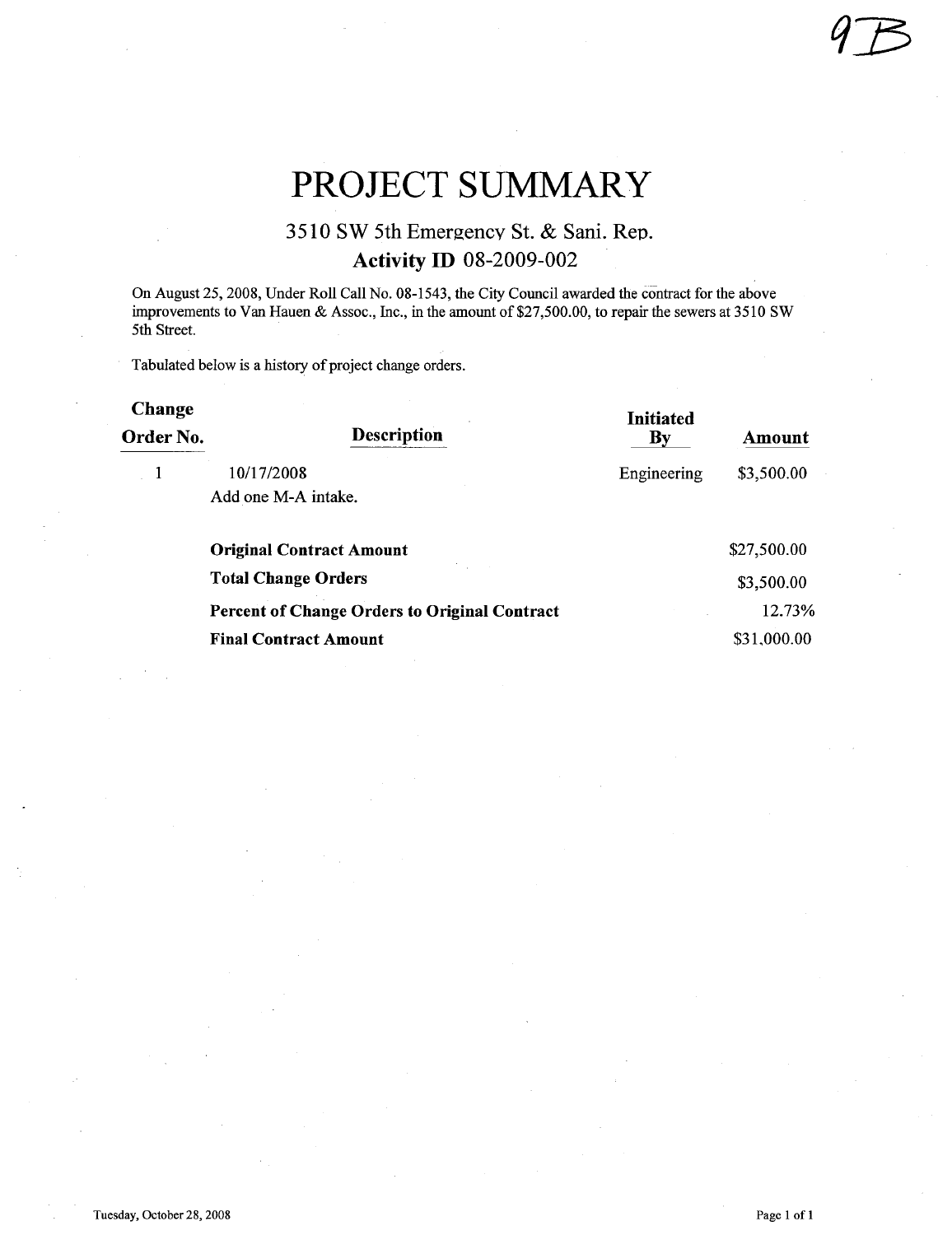November 24, 2008

#### CERTIFICATION OF COMPLETION

#### AGENDA HEADING:

Accepting completed construction and approving final payment for the 3510 SW 5th Street Emergency Storm & Sanitary Sewer Repair, Van Hauen & Associates, Inc..

#### SYNOPSIS:

Approve the Jurisdictional Engineer's Certification of Completion, accept construction of said improvement, and authorize final payment to the contractor.

#### **FISCAL IMPACT:**

Amount: \$31,000.00 As-Built Contract Cost

Funding Source: 2008/2009 CIP, Operating Budget, STE057, Storm Water Utilty Funds

#### CERTIFICATION OF COMPLETION:

On August 25, 2008, under Roll Call No. 08-1543, the City Council awarded a contract to Van Hauen & Associates, Inc., Mark Van Hauen, CEO/Vice President, 13615 NW 54th Avenue, Grimes, IA 50111 for the construction of the following improvement:

3510 SW 5th Street Emergency Storm & Sanitary Sewer Repair, 08-2009-002

The improvement includes repair of the 15" storm sewer, 10" sanitary sewer, backfill and compaction, replacement of street, and restoration of the site in accordance with the contract documents in front of3510 SW 5th Street, Des Moines, Iowa

I hereby certify that the construction of said 3510 SW 5th Street Emergency Storm & Sanitary Sewer Repair, Activity ID 08-2009-002, has been completed in substantial compliance with the terms of said contract, and I hereby recommend that the work be accepted. The work commenced on August 11,2008, and was completed on November 14, 2008.



ENGINEERING DEPARTMENT CITY HALL 400 ROBERT D. RAY DRIVE DES MOINES, IOWA 50309-1891 (515) 283-4920 FAX (515) 283-4112

ALL-AMERICA CITY 1949.1978,1981 2003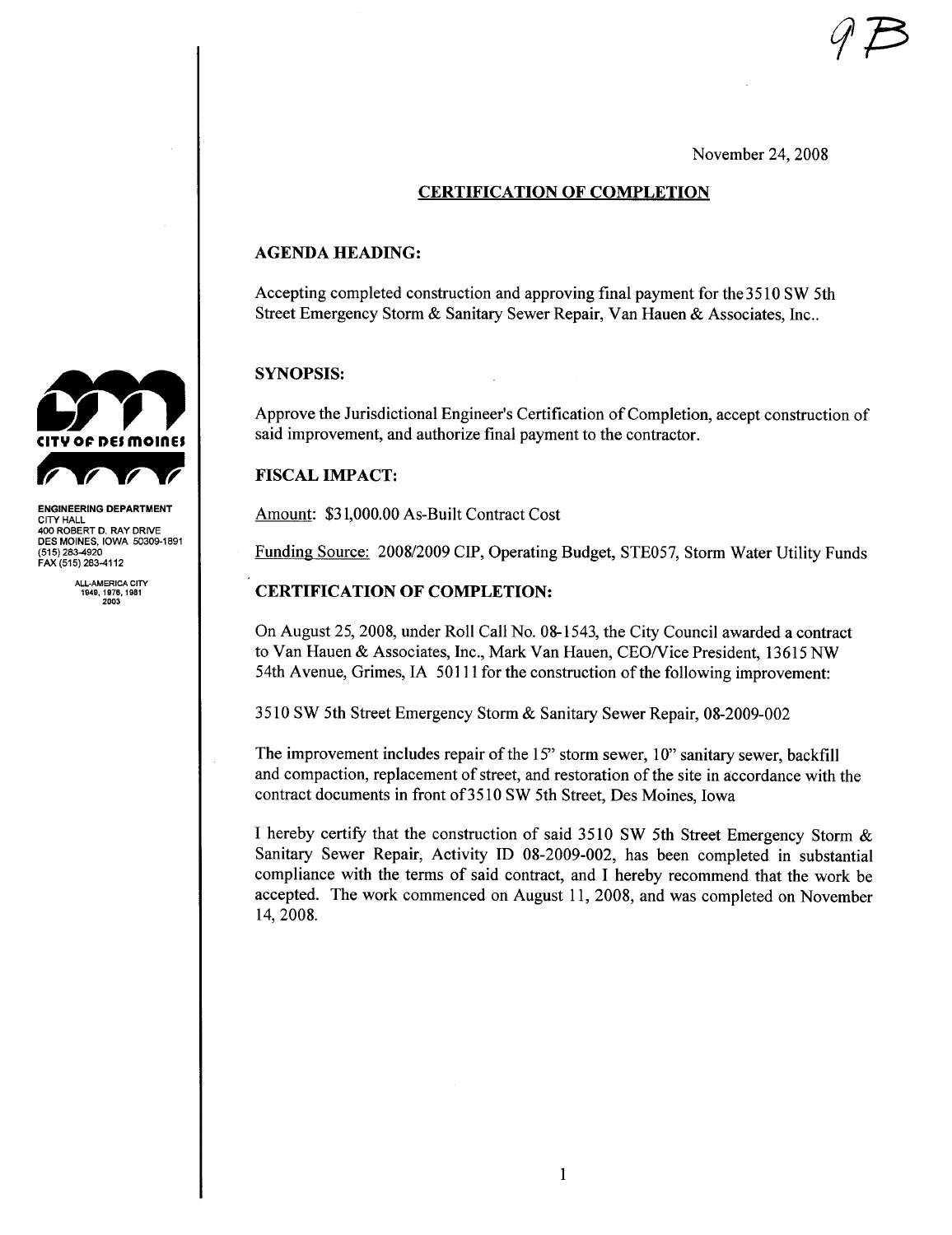I further certify that \$31,000.00 is the total cost of said improvement, of which \$26,125.00 has been paid the Contractor and \$3,325.00 is now due and is hereby approved as final partial payment for the above project, the remaining balance of \$1,550.00 is to be paid at the end of thirty days, provided no claims or liens have been filed against said contract. In the event that at the end of said thirty  $(30)$  day period, claims are on fie as herein provided, the City of Des Moines shall continue to retain from said unpaid funds, a sum not less than double the total amount of all claims on fie, or the full Chapter 573 Code of Iowa retainage amount, whichever is lesser. The amount of completed work is shown on the attached Estimate of Construction Completed.

Sol & Exerce

Jeb E. Brewer, P.E. Des Moines City Engineer